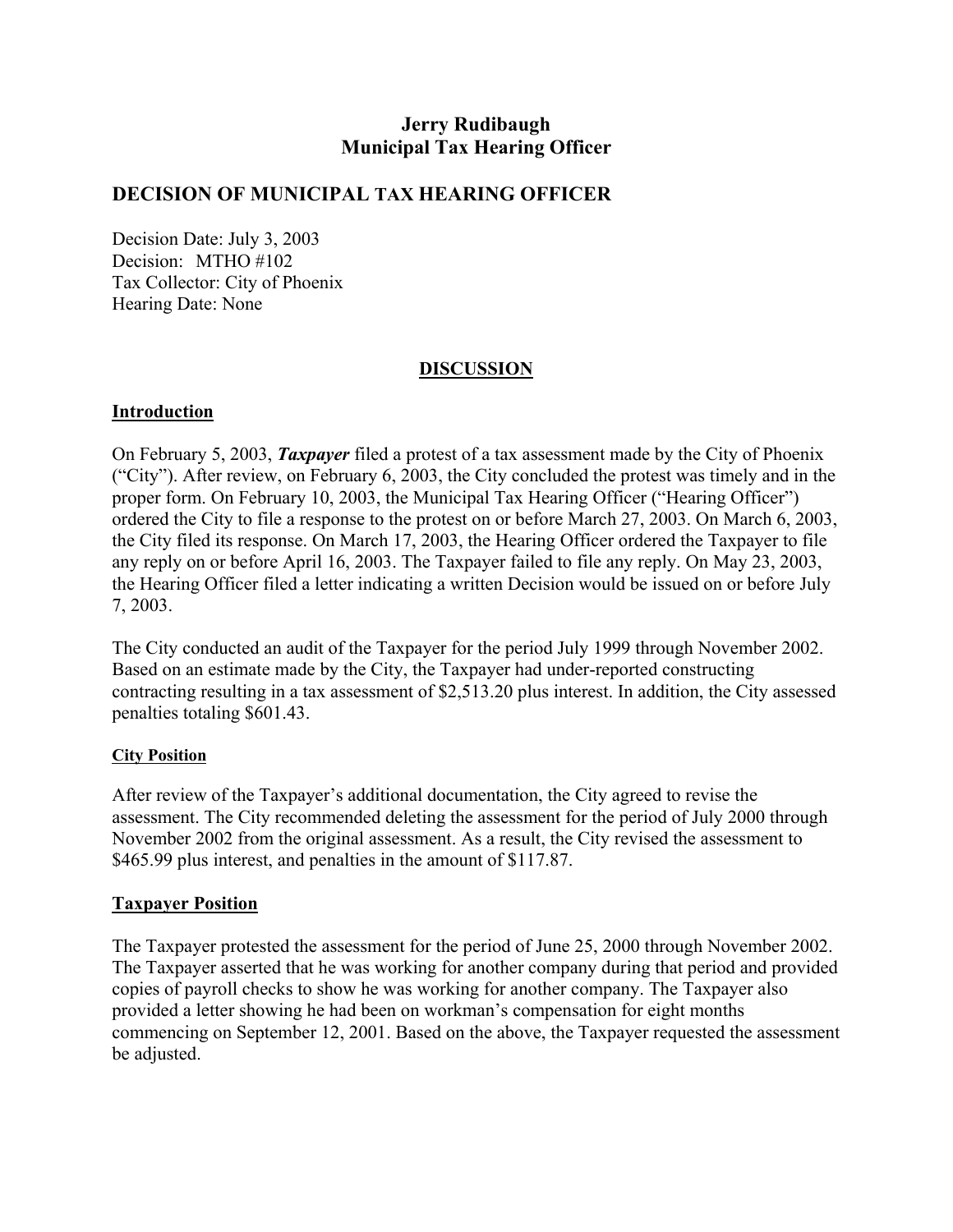## **ANALYSIS**

The City's original assessment for under-reported constructing contracting was appropriate based on the information at that time. After receiving additional documentation from the Taxpayer, it was appropriate for the City to revise its assessment to reflect more accurate information. As a result, the Taxpayer's protest should be granted consistent with the revised assessment of the City.

## **FINDINGS OF FACT**

- 1. On February 5, 2003, the Taxpayer filed a protest of a tax assessment made by the City.
- 2. After review, the City concluded on February 6, 2003 that the protest was timely and in the proper form.
- 3. On February 10, 2003, the Hearing Officer ordered the City to file a response to the protest on or before March 27, 2003.
- 4. On March 6, 2003, the City filed its response.
- 5. On March 17, 2003, the Hearing Officer ordered the Taxpayer to file any reply on or before April 16, 2003.
- 6. The Taxpayer failed to file any reply.
- 7. On May 23, 2003, the Hearing Officer filed a letter indicating a written decision would be issued on or before July 7, 2003.
- 8. The City conducted an audit of the Taxpayer for the period July 1999 through November 2002.
- 9. Based on an estimate made by the City, the Taxpayer had under-reported construction contracting resulting in a tax assessment of \$2,513.20 plus interest.
- 10. The City also assessed penalties totaling \$601.43.
- 11. The Taxpayer provided copies of payroll checks to show he was working for another company during the period of July 2000 through November 2002.
- 12. The Taxpayer also provided documentation to show that he was disabled for eight months commencing on September 21, 2001.
- 13. After review of the Taxpayer's additional documentation, the City revised the tax assessment to \$465.99 plus interest, and penalties in the amount of \$117.87.